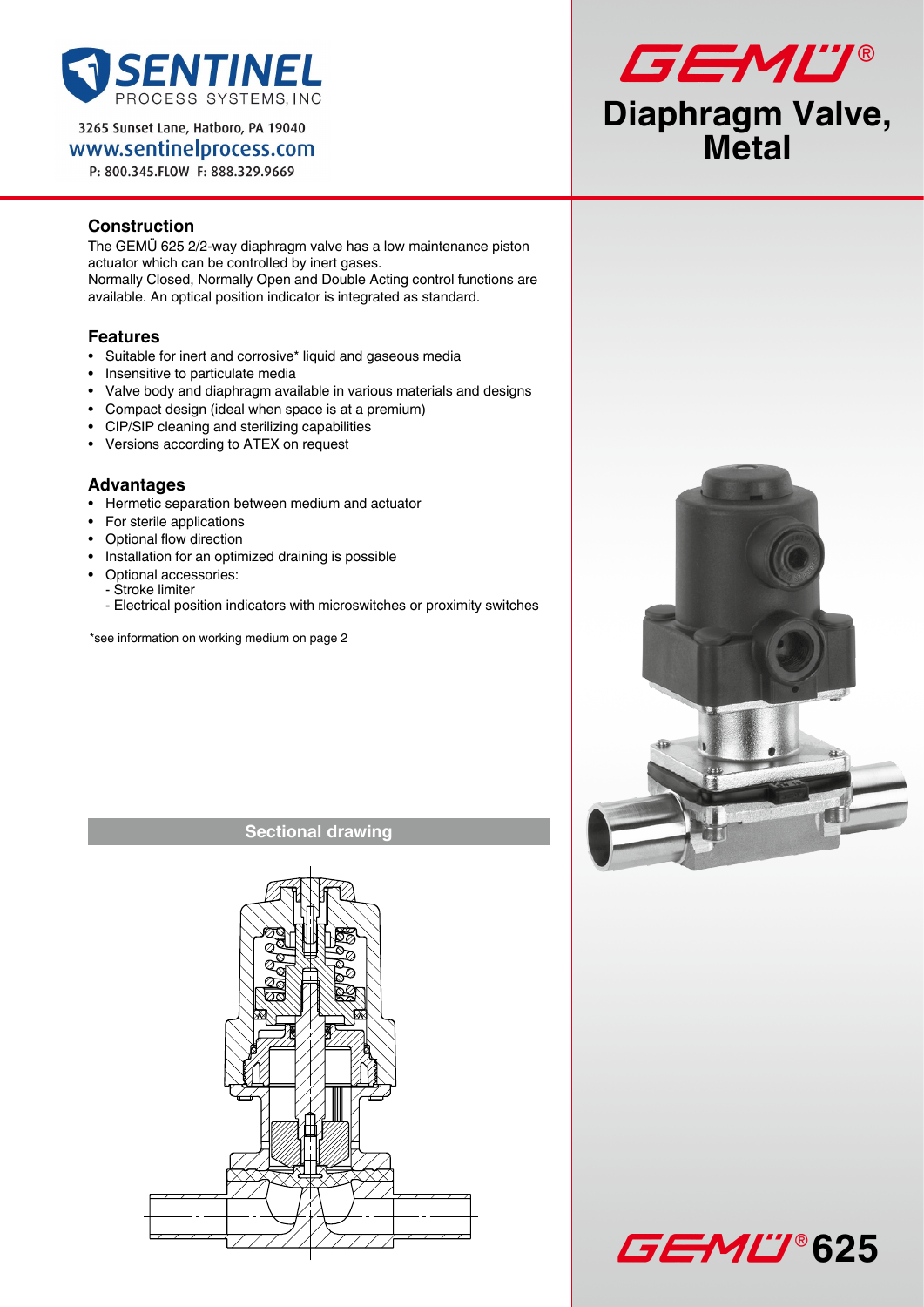#### **Working medium**

Corrosive, inert, gaseous and liquid media which have no negative impact on the physical and chemical properties of the body and diaphragm material.

|                                                                                                                                                                                                                                                                                                                                                                                                                                                                                                                                                                                                                                                                                                                                                                                                                                                                                                                                                                                                                                                                                                                                                                                                  | FPM (Code 4)   | $-1090 °C$                                         |  |  |  |
|--------------------------------------------------------------------------------------------------------------------------------------------------------------------------------------------------------------------------------------------------------------------------------------------------------------------------------------------------------------------------------------------------------------------------------------------------------------------------------------------------------------------------------------------------------------------------------------------------------------------------------------------------------------------------------------------------------------------------------------------------------------------------------------------------------------------------------------------------------------------------------------------------------------------------------------------------------------------------------------------------------------------------------------------------------------------------------------------------------------------------------------------------------------------------------------------------|----------------|----------------------------------------------------|--|--|--|
|                                                                                                                                                                                                                                                                                                                                                                                                                                                                                                                                                                                                                                                                                                                                                                                                                                                                                                                                                                                                                                                                                                                                                                                                  | EPDM (Code 13) | $-10100$ °C                                        |  |  |  |
|                                                                                                                                                                                                                                                                                                                                                                                                                                                                                                                                                                                                                                                                                                                                                                                                                                                                                                                                                                                                                                                                                                                                                                                                  | EPDM (Code 17) | $-10100 °C$                                        |  |  |  |
|                                                                                                                                                                                                                                                                                                                                                                                                                                                                                                                                                                                                                                                                                                                                                                                                                                                                                                                                                                                                                                                                                                                                                                                                  | PTFE (Code 52) | $-10100$ °C                                        |  |  |  |
|                                                                                                                                                                                                                                                                                                                                                                                                                                                                                                                                                                                                                                                                                                                                                                                                                                                                                                                                                                                                                                                                                                                                                                                                  |                |                                                    |  |  |  |
| <b>Temperatures</b><br>Media temperature<br>Sterilisation temperature (1)<br>FPM (Code 4)<br>not applicable<br>EPDM (Code 13)<br>EPDM (Code 17)<br>PTFE (Code 52)<br><sup>1</sup> The sterilisation temperature is valid for steam (saturated steam) or superheated water.<br><sup>2</sup> If the sterilisation temperatures listed above are applied to the EPDM diaphragms for longer periods of time,<br>the service life of the diaphragms will be reduced. In these cases, maintenance cycles must be adapted accordingly.<br>Steam input<br>This also applies to PTFE diaphragms exposed to high temperature fluctuations.<br>PTFE diaphragms can also be used as moisture barriers; however, this will reduce their service life.<br>The maintenance cycles must be adapted accordingly.<br>GEMU 555 and 505 globe valves are particularly suitable for use in the area of steam generation and distribution.<br>The following valve arrangement for interfaces between steam pipes and process pipes has proven itself over time:<br>Steam distribution<br>A globe valve for shutting off steam pipes and a diaphragm valve as an interface to the process pipes.<br>Ambient temperature |                |                                                    |  |  |  |
|                                                                                                                                                                                                                                                                                                                                                                                                                                                                                                                                                                                                                                                                                                                                                                                                                                                                                                                                                                                                                                                                                                                                                                                                  |                | max. 150 °C (2), max. 60 min per cycle             |  |  |  |
|                                                                                                                                                                                                                                                                                                                                                                                                                                                                                                                                                                                                                                                                                                                                                                                                                                                                                                                                                                                                                                                                                                                                                                                                  |                | max. 150 $^{\circ}$ C (2), max. 180 min per cycle  |  |  |  |
|                                                                                                                                                                                                                                                                                                                                                                                                                                                                                                                                                                                                                                                                                                                                                                                                                                                                                                                                                                                                                                                                                                                                                                                                  |                | max. 150 $\mathrm{C}$ (2), no time limit per cycle |  |  |  |
|                                                                                                                                                                                                                                                                                                                                                                                                                                                                                                                                                                                                                                                                                                                                                                                                                                                                                                                                                                                                                                                                                                                                                                                                  |                | Process pipe<br>Sterile process                    |  |  |  |
|                                                                                                                                                                                                                                                                                                                                                                                                                                                                                                                                                                                                                                                                                                                                                                                                                                                                                                                                                                                                                                                                                                                                                                                                  |                | $0 \dots 60 °C$                                    |  |  |  |

#### **Control medium**

#### **Inert gases**

**Max. perm. temperature of control medium** 40 °C and the state of the state of the state of the state of the state of the state of the state of the state of the state of the state of the state of the state of the state of

#### **Filling volume** 0.02 dm<sup>3</sup>

|                |           | <b>Operating</b><br><b>pressure</b> |               | Control pressure [bar] |          |  |
|----------------|-----------|-------------------------------------|---------------|------------------------|----------|--|
| Diaphragm size | <b>DN</b> | [bar]                               | <b>Stf. 1</b> | <b>Stf. 2</b>          | Stf.3    |  |
| 10             | $10 - 20$ | $0 - 6$                             | $5 - 7$       | max. 5.5               | max. 5.0 |  |

All pressures are gauge pressures. Operating pressure values were determined with static operating pressure applied on one side of a closed valve. Sealing at the valve seat and atmospheric sealing is ensured for the given values. Information on operating pressures applied on both sides and for high purity media on request.

| $\lceil m^3/h \rceil$<br>Kv values |           |                          |                                    |                                    |                                     |                 |                                                        |  |  |
|------------------------------------|-----------|--------------------------|------------------------------------|------------------------------------|-------------------------------------|-----------------|--------------------------------------------------------|--|--|
| Diaphragm size                     | <b>DN</b> | <b>DIN</b>               | <b>EN 10357</b><br><b>Series B</b> | <b>EN 10357</b><br><b>Series A</b> | <b>DIN 11850</b><br><b>Series 3</b> | <b>ASME BPE</b> | <b>ISO 1127/</b><br><b>EN 10357</b><br><b>Series C</b> |  |  |
|                                    |           | Code 0                   | Code 16                            | Code 17                            | Code 18                             | Code 59         | Code 60                                                |  |  |
|                                    | 10        |                          | 2.4                                | 2.4                                | 2.4                                 | 2.2             | 3.3                                                    |  |  |
| 10                                 | 15        | 3.3                      | 3.8                                | 3.8                                | 3.8                                 | 2.2             | 4.0                                                    |  |  |
|                                    | 20        | $\overline{\phantom{0}}$ |                                    | $\overline{\phantom{a}}$           |                                     | 3.8             | $\blacksquare$                                         |  |  |

Kv values determined acc. to DIN EN 60534, inlet pressure 5 bar, ∆p 1 bar, stainless steel valve body and soft elastomer diaphragm. The Kv values for other product configurations (e.g. other diaphragm or body materials) may differ. In general, all diaphragms are subject to the influences of pressure, temperature, the process and their tightening torques. Therefore the Kv values may exceed the tolerance limits of the standard.

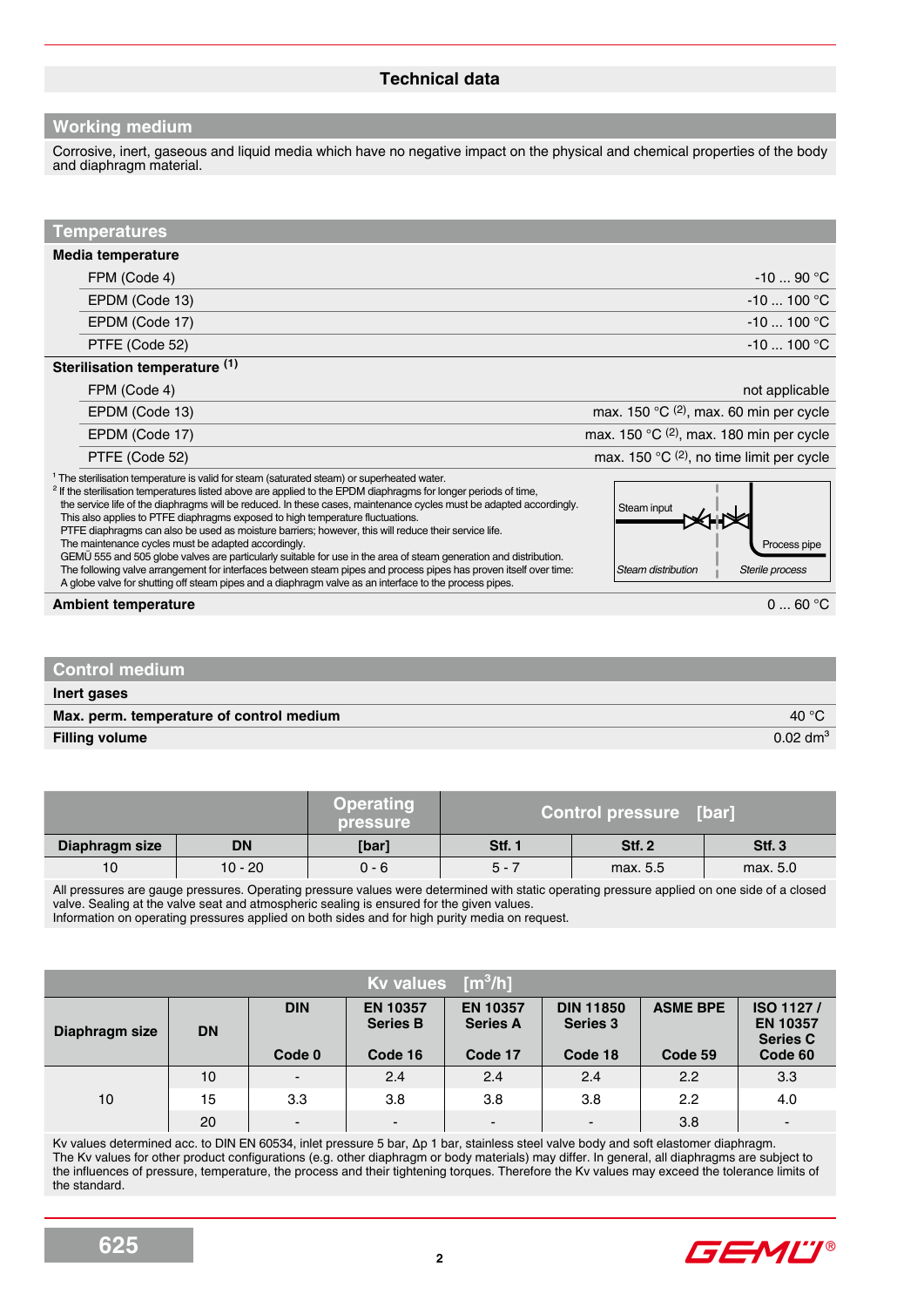# **Control pressure / operating pressure diagram**



# **Order data**

| <b>Body configuration</b>              | <b>Code</b>      |
|----------------------------------------|------------------|
| Tank valve body                        | $R^{\star\star}$ |
| $2/2$ -way body                        | D                |
| Multi-port design                      | $M^{**}$         |
| T body                                 | $T^*$            |
| * For dimensions see T Valves brochure |                  |
| ** Dimensions and versions on request  |                  |

| <b>Valve body material</b>                           | Code |
|------------------------------------------------------|------|
| 1.4435 - BN2 (CF3M), investment casting Fe<0.5%      | 32   |
| 1.4435 (ASTM A 351 CF3M, △ 316L), investment casting | 34   |
| 1.4408, investment casting                           | 37   |
| 1.4435 (316 L), forged body                          | 40   |
| 1.4435 (BN2), forged body Fe<0.5%                    | 42   |
| 1.4539, forged body                                  | FЛ   |

| Connection                                                                       | Code      |
|----------------------------------------------------------------------------------|-----------|
| <b>Butt weld spigots</b>                                                         |           |
| Spigots DIN                                                                      | 0         |
| Spigots EN 10357 series B                                                        | 16        |
| Spigots EN 10357 series A                                                        | 17        |
| Spigots DIN 11850 series 3                                                       | 18        |
| Spigots DIN 11866 series A                                                       | 1A        |
| Spigots DIN 11866 series B                                                       | 1B        |
| Spigots JIS-G 3459                                                               | 36        |
| Spigots BS 4825 part 1                                                           | 55        |
| Spigots ASME BPE                                                                 | 59        |
| Spigots ISO 1127 / EN 10357 series C                                             | 60<br>63  |
| Spigots ANSI/ASME B36.19M Schedule 10s<br>Spigots ANSI/ASME B36.19M Schedule 40s | 65        |
|                                                                                  |           |
| <b>Threaded connections</b>                                                      |           |
| Threaded sockets DIN ISO 228                                                     | 1         |
| Threaded spigots DIN 11851                                                       | 6         |
| One side threaded spigot, other side                                             | 62        |
| cone spigot and union nut, DIN 11851                                             |           |
| Aseptic unions on request                                                        |           |
| <b>Clamp connections</b>                                                         |           |
| Clamps ASME BPE for pipe ASME BPE,                                               |           |
| length ASME BPE                                                                  | 80        |
| Clamps DIN 32676 series B for pipe EN ISO 1127,                                  |           |
| length EN 558, series 7                                                          | 82        |
| Clamp ASME BPE for pipe ASME BPE,<br>length EN 558, series 7                     | 88        |
|                                                                                  |           |
| Clamps DIN 32676 series A for pipe DIN 11850,<br>length EN 558, series 7         | <b>8A</b> |
| For overview of available valve bodies for GEMÜ 625 see page 8                   |           |

| <b>Diaphragm material</b> |                                                         | Code |
|---------------------------|---------------------------------------------------------|------|
| <b>FPM</b>                |                                                         |      |
| <b>EPDM</b>               |                                                         | 13   |
| <b>EPDM</b>               |                                                         | 17   |
| PTFE/EPDM                 | <b>PTFE</b> laminated                                   | 52   |
|                           | Material complies with FDA requirements, except codes 4 |      |

| <b>Control function</b> |      | <b>Code</b> |
|-------------------------|------|-------------|
| Normally closed         | (NC) |             |
| Normally open           | (NO) |             |
| Double acting           | (DA) |             |

| <b>Actuator size</b> | Code |
|----------------------|------|
| Standard version     | 1/N  |

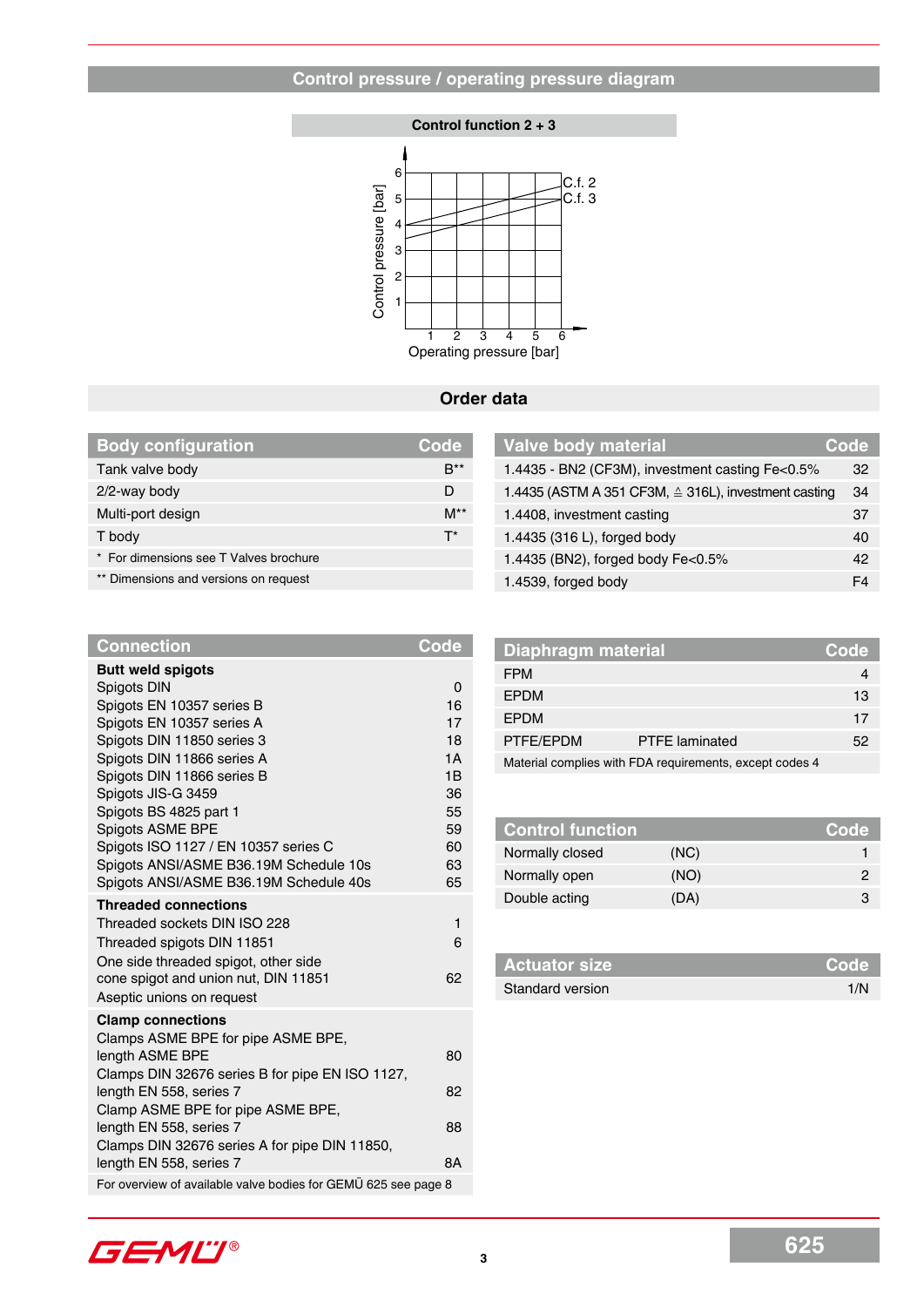# **Order data**

| Valve body surface finish, internal contour                                                            |                                           |                                                 |                                       |                                             |      |  |  |
|--------------------------------------------------------------------------------------------------------|-------------------------------------------|-------------------------------------------------|---------------------------------------|---------------------------------------------|------|--|--|
|                                                                                                        | <b>Hygienic class</b><br><b>DIN 11866</b> | <b>Designation</b><br><b>ASME BPE</b><br>(2014) | <b>Forged body</b><br>Code 40, 42, F4 | <b>Investment</b><br>casting<br>Code 32, 34 | Code |  |  |
| $Ra \le 6.3 \mu m$ (250 $\mu$ inch)<br>for media wetted surfaces,<br>blasted internal/external         |                                           |                                                 |                                       | X                                           | 1500 |  |  |
| $Ra \le 0.8 \mu m$ (30 $\mu$ inch)<br>for media wetted surfaces,<br>mechanically polished internal     | H3                                        | SF <sub>3</sub>                                 | X                                     | X                                           | 1502 |  |  |
| $Ra \le 0.8 \mu m$ (30 $\mu$ inch)<br>for media wetted surfaces,<br>electropolished internal/external  | HE <sub>3</sub>                           |                                                 | $\pmb{\times}$                        |                                             | 1503 |  |  |
| $Ra \le 0.6 \mu m (25 \mu inch)$<br>for media wetted surfaces,<br>mechanically polished internal       |                                           | SF <sub>2</sub>                                 | $X^*$                                 | $X^*$                                       | 1507 |  |  |
| $Ra \le 0.6 \mu m (25 \mu inch)$<br>for media wetted surfaces,<br>electropolished internal/external    |                                           | SF <sub>6</sub>                                 | $X^*$                                 |                                             | 1508 |  |  |
| $Ra \leq 0.5$ µm (20 µinch)<br>for media wetted surfaces,<br>mechanically polished internal            |                                           | SF <sub>1</sub>                                 | $X^*$                                 |                                             | 1927 |  |  |
| $Ra \le 0.5 \mu m$ (20 $\mu$ inch)<br>for media wetted surfaces,<br>electropolished internal/external  |                                           | SF <sub>5</sub>                                 | $X^*$                                 |                                             | 1928 |  |  |
| $Ra \leq 0.4 \mu m$ (15 $\mu$ inch)<br>for media wetted surfaces,<br>mechanically polished internal    | H4                                        |                                                 | $X^*$                                 |                                             | 1536 |  |  |
| $Ra \leq 0.4 \mu m$ (15 $\mu$ inch)<br>for media wetted surfaces,<br>electropolished internal/external | HE4                                       |                                                 | $X^*$                                 |                                             | 1537 |  |  |
| $Ra \leq 0.4 \mu m$ (15 $\mu$ inch)<br>for media wetted surfaces,<br>electropolished internal/external |                                           | SF <sub>4</sub>                                 | $X^*$                                 |                                             | 1929 |  |  |
| $Ra \le 0.25 \mu m$ (10 $\mu$ inch)<br>for media wetted surfaces,<br>electropolished internal/external | HE <sub>5</sub>                           |                                                 | $X^*$                                 |                                             | 1516 |  |  |
| $Ra \le 0.25 \mu m$ (10 $\mu$ inch)<br>for media wetted surfaces,<br>mechanically polished internal    | H <sub>5</sub>                            |                                                 | $\mathsf{X}^\star$                    |                                             | 1527 |  |  |

Ra acc. to DIN 4768; at defined reference points.

\* For pipe inside diameter< 6 mm, the surface inside the spigot is Ra ≤ 0.8 µm.

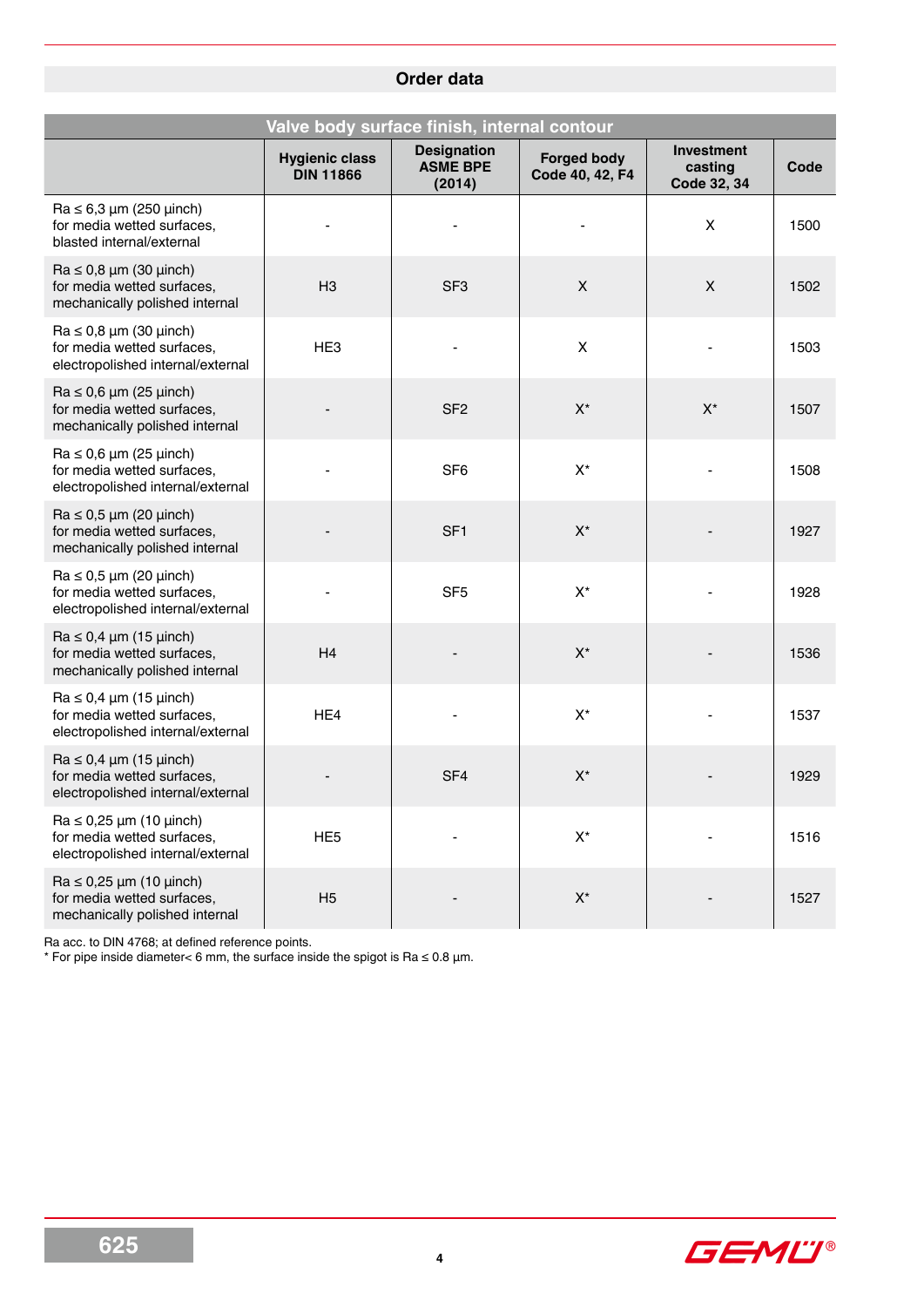### **Order data**

# **Special function Code**

3-A compliant design M

| <b>Order example</b>       | 625 | 15 | D | 60 | 34 | 52 | 1/N | 1500 | M |
|----------------------------|-----|----|---|----|----|----|-----|------|---|
| <b>Type</b>                | 625 |    |   |    |    |    |     |      |   |
| Nominal size               |     | 15 |   |    |    |    |     |      |   |
| Body configuration (code)  |     |    | D |    |    |    |     |      |   |
| Connection (code)          |     |    |   | 60 |    |    |     |      |   |
| Valve body material (code) |     |    |   |    | 34 |    |     |      |   |
| Diaphragm material (code)  |     |    |   |    |    | 52 |     |      |   |
| Control function (code)    |     |    |   |    |    |    |     |      |   |
| Actuator size (code)       |     |    |   |    |    |    | 1/N |      |   |
| Surface finish (code)      |     |    |   |    |    |    |     | 1500 |   |
| Special function (code)    |     |    |   |    |    |    |     |      | M |

# **Dimensions [mm]**

|                | <b>Actuator dimensions</b> |    |                |    |                |           |         |                    |  |  |  |  |  |  |  |
|----------------|----------------------------|----|----------------|----|----------------|-----------|---------|--------------------|--|--|--|--|--|--|--|
| Diaphragm size | <i>r</i>                   | A1 | A <sub>2</sub> | в  | B <sub>1</sub> | <b>B2</b> | G       | <b>Weight [kg]</b> |  |  |  |  |  |  |  |
| 10             | 110                        | 49 | 30             | 57 | 35             | 68        | $G_1/4$ | 0.45               |  |  |  |  |  |  |  |





 $*$  CT = A + H1 (see body dimensions)

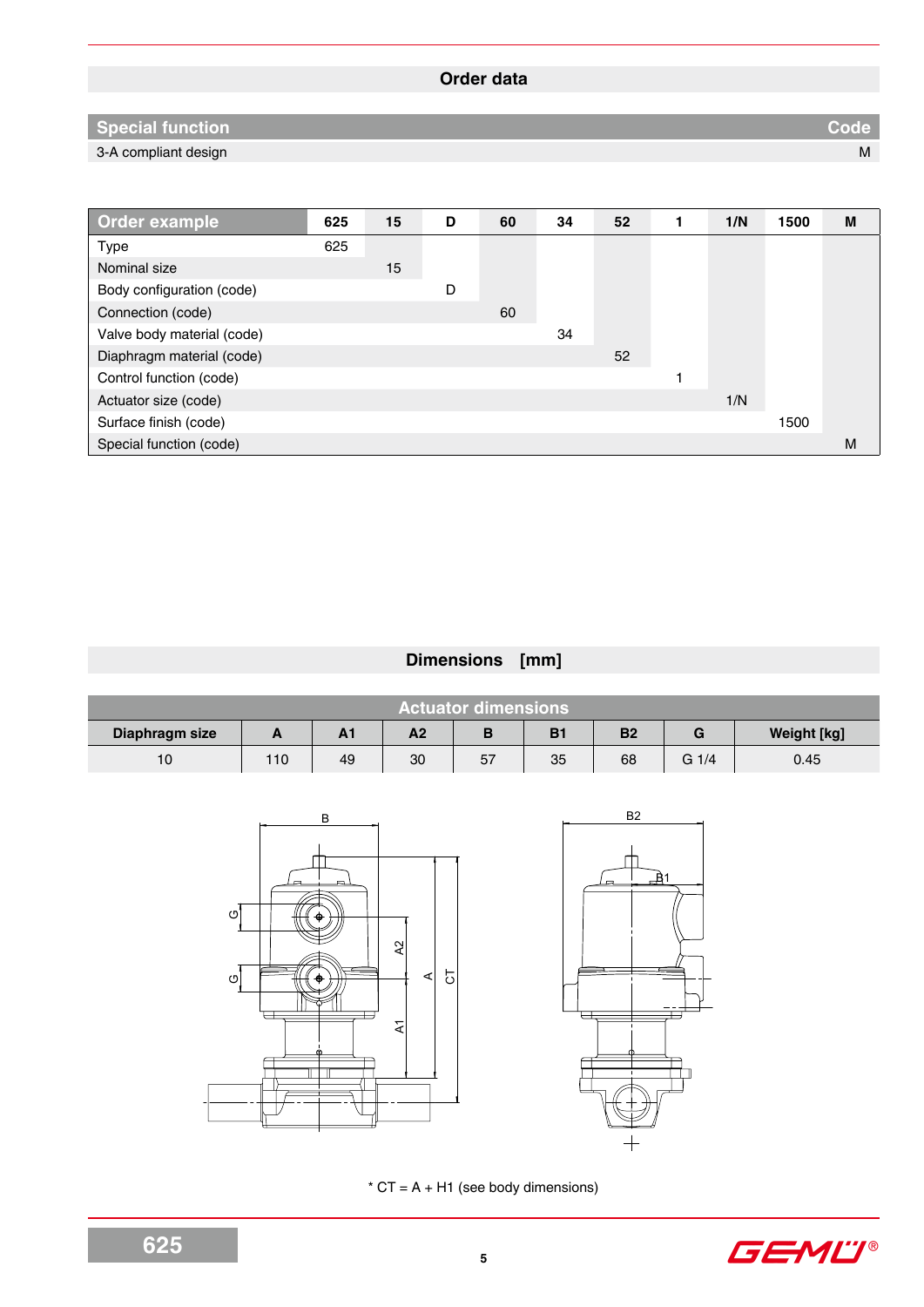# **Body dimensions [mm]**

| Butt weld spigots, connection code 0, 16, 17, 18<br>Valve body material: investment casting (code 34), forged body (code 40, F4) |           |            |       |                                        |     |    |      |                |                                  |    |                                               |    |                                               |                                         |          |                |
|----------------------------------------------------------------------------------------------------------------------------------|-----------|------------|-------|----------------------------------------|-----|----|------|----------------|----------------------------------|----|-----------------------------------------------|----|-----------------------------------------------|-----------------------------------------|----------|----------------|
|                                                                                                                                  |           |            |       |                                        |     |    |      |                | <b>DIN</b><br>Series 0<br>Code 0 |    | <b>EN 10357</b><br><b>Series B</b><br>Code 16 |    | <b>EN 10357</b><br><b>Series A</b><br>Code 17 | <b>DIN 11850</b><br>Series 3<br>Code 18 |          | Weight<br>[kg] |
| <b>MG</b>                                                                                                                        | <b>DN</b> | <b>NPS</b> | $f^*$ | $\boldsymbol{g}\boldsymbol{q}^{\star}$ |     | C  | H1   | ød<br>S        |                                  | ød | S                                             | ød | S                                             | ød                                      | <b>S</b> |                |
|                                                                                                                                  | 10        | 3/8"       | 30    | 13.5                                   | 108 | 25 | 12.5 | $\blacksquare$ | -                                | 12 | 1.0                                           | 13 | 1.5                                           | 14                                      | 2.0      | 0.30           |
| 10                                                                                                                               | 15        | 1/2"       | 30    | 13.5                                   | 108 | 25 | 12.5 | 18             | 1.5                              | 18 | 1.0                                           | 19 | 1.5                                           | 20                                      | 2.0      | 0.30           |

\* only for investment cast design MG = diaphragm size For materials see overview on page 8

|                                   | <b>Butt weld spigots. connection code 1A. 1B. 60</b><br>Valve body material: investment casting (code 34). forged body (code 40, F4) |            |             |                                        |                       |    |      |    |                                                |                                      |                  |      |                                                            |                |  |
|-----------------------------------|--------------------------------------------------------------------------------------------------------------------------------------|------------|-------------|----------------------------------------|-----------------------|----|------|----|------------------------------------------------|--------------------------------------|------------------|------|------------------------------------------------------------|----------------|--|
|                                   |                                                                                                                                      |            |             |                                        |                       |    |      |    | <b>DIN 11866</b><br><b>Series A</b><br>Code 1A | <b>Series B</b><br>Code 1B           | <b>DIN 11866</b> |      | ISO 1127/<br><b>EN 10357</b><br><b>Series C</b><br>Code 60 | Weight<br>[kg] |  |
| <b>MG</b>                         | <b>DN</b>                                                                                                                            | <b>NPS</b> | $f^{\star}$ | $\boldsymbol{g}\boldsymbol{g}^{\star}$ | L                     | c  | H1   | ød | $\mathbf{s}$                                   | ød                                   | S                | ød   | S                                                          |                |  |
| 10                                | 10                                                                                                                                   | 3/8"       | 30          | 13.5                                   | 108                   | 25 | 12.5 | 13 | 1.5                                            | 17.2                                 | 1.6              | 17.2 | 1.6                                                        | 0.30           |  |
|                                   | 15                                                                                                                                   | 1/2"       | 30          | 13.5                                   | 108                   | 25 | 12.5 | 19 | 1.5                                            | 21.3                                 | 1.6              | 21.3 | 1.6                                                        | 0.30           |  |
| * only for investment cast design |                                                                                                                                      |            |             |                                        | $MG = diaphragm size$ |    |      |    |                                                | For materials see overview on page 8 |                  |      |                                                            |                |  |

|           | Butt weld spigots. connection code 36. 55. 59. 63. 65<br>Valve body material: investment casting (code 34). forged body (code 40, F4) |            |    |                |     |    |      |                                 |                |                          |                  |                            |      |      |                                                   |         |                                       |                |
|-----------|---------------------------------------------------------------------------------------------------------------------------------------|------------|----|----------------|-----|----|------|---------------------------------|----------------|--------------------------|------------------|----------------------------|------|------|---------------------------------------------------|---------|---------------------------------------|----------------|
|           |                                                                                                                                       |            |    |                |     |    |      | <b>JIS-G</b><br>3459<br>Code 36 |                | <b>BS4825</b><br>Code 55 |                  | <b>ASME BPE</b><br>Code 59 |      |      | <b>ANSI/ASME</b><br><b>B36.19M 10s</b><br>Code 63 | Code 65 | <b>ANSI/ASME</b><br><b>B36.19M40s</b> | Weight<br>[kg] |
| <b>MG</b> | <b>DN</b>                                                                                                                             | <b>NPS</b> |    | øg*            |     | C  | H1   | ød                              | S              | ød                       | S                | ød                         | S    | ød   | S                                                 | ød      | S                                     |                |
|           | 10                                                                                                                                    | 3/8"       | 30 | $13.5^{\circ}$ | 108 | 25 | 12.5 | 17.3                            | .65            | 9.53                     | 1.2 <sub>1</sub> | 9.53                       | 0.89 | 17.1 | 1.65                                              | 17.1    | 2.31                                  | 0.30           |
| 10        | 15                                                                                                                                    | 1/2"       | 30 | 13.5           | 108 | 25 | 12.5 | 21.7                            | 2.10           | 12.70                    | 1.2              | 12.70                      | .65  | 21.3 | 2.11                                              | 21.3    | 2.77                                  | 0.30           |
|           | 20                                                                                                                                    | 3/4"       | 30 | 13.5           | 108 | 25 | 12.5 | $\blacksquare$                  | $\blacksquare$ | 19.05                    | 1.2              | 19.05                      | 1.65 | -    |                                                   |         | $\overline{\phantom{0}}$              | 0.30           |

\* only for investment cast design MG = diaphragm size For materials see overview on page 8



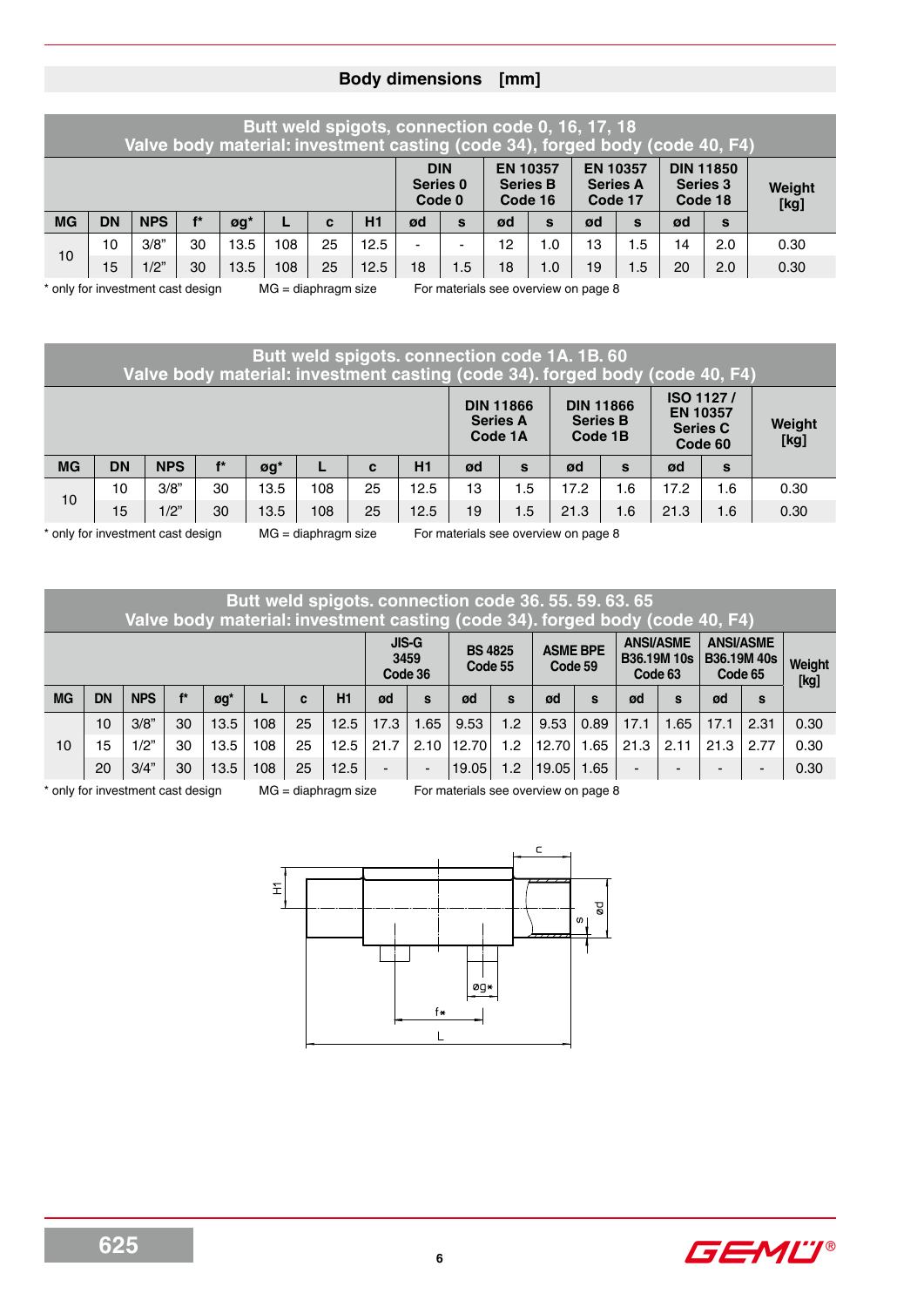# **Body dimensions [mm]**

|                                                           |           |                                                                                                                    |    |    | Threaded sockets, connection code 1 |    |    |  |      |  |  |  |  |  |  |
|-----------------------------------------------------------|-----------|--------------------------------------------------------------------------------------------------------------------|----|----|-------------------------------------|----|----|--|------|--|--|--|--|--|--|
| MG                                                        | <b>DN</b> | Valve body material: investment casting (code 37)<br>Weight<br>Number of<br>SW <sub>2</sub><br>H1<br>[kg]<br>flats |    |    |                                     |    |    |  |      |  |  |  |  |  |  |
|                                                           | 12        | G <sub>3/8</sub>                                                                                                   | 25 | 13 | 12                                  | 55 | 22 |  | 0.17 |  |  |  |  |  |  |
| 10<br>$G \frac{1}{2}$<br>30<br>15<br>27<br>68<br>15<br>15 |           |                                                                                                                    |    |    |                                     |    |    |  |      |  |  |  |  |  |  |

MG = diaphragm size



|           | Threaded connections, connection code 6, 62<br>Valve body material: investment casting (code 34), forged body (code 40) |                                   |      |                       |      |                                      |     |     |      |  |  |  |  |  |  |
|-----------|-------------------------------------------------------------------------------------------------------------------------|-----------------------------------|------|-----------------------|------|--------------------------------------|-----|-----|------|--|--|--|--|--|--|
| <b>MG</b> | Weight<br>Code 62<br>Thread to DIN 405<br>Code 6<br>ød1<br>$f^*$<br><b>DN</b><br>H1<br>$\boldsymbol{p}$<br>[kg]         |                                   |      |                       |      |                                      |     |     |      |  |  |  |  |  |  |
| 10        | 10                                                                                                                      | 12.5                              | 30.0 | 13.5                  | 10.0 | RD 28 x 1/8                          | 118 | 116 | 0.33 |  |  |  |  |  |  |
|           | 15                                                                                                                      | 12.5                              | 30.0 | 13.5                  | 16.0 | RD 34 x 1/8                          | 118 |     |      |  |  |  |  |  |  |
|           |                                                                                                                         | * only for investment cast design |      | $MG = diaphragm size$ |      | For materials see overview on page 8 |     |     |      |  |  |  |  |  |  |